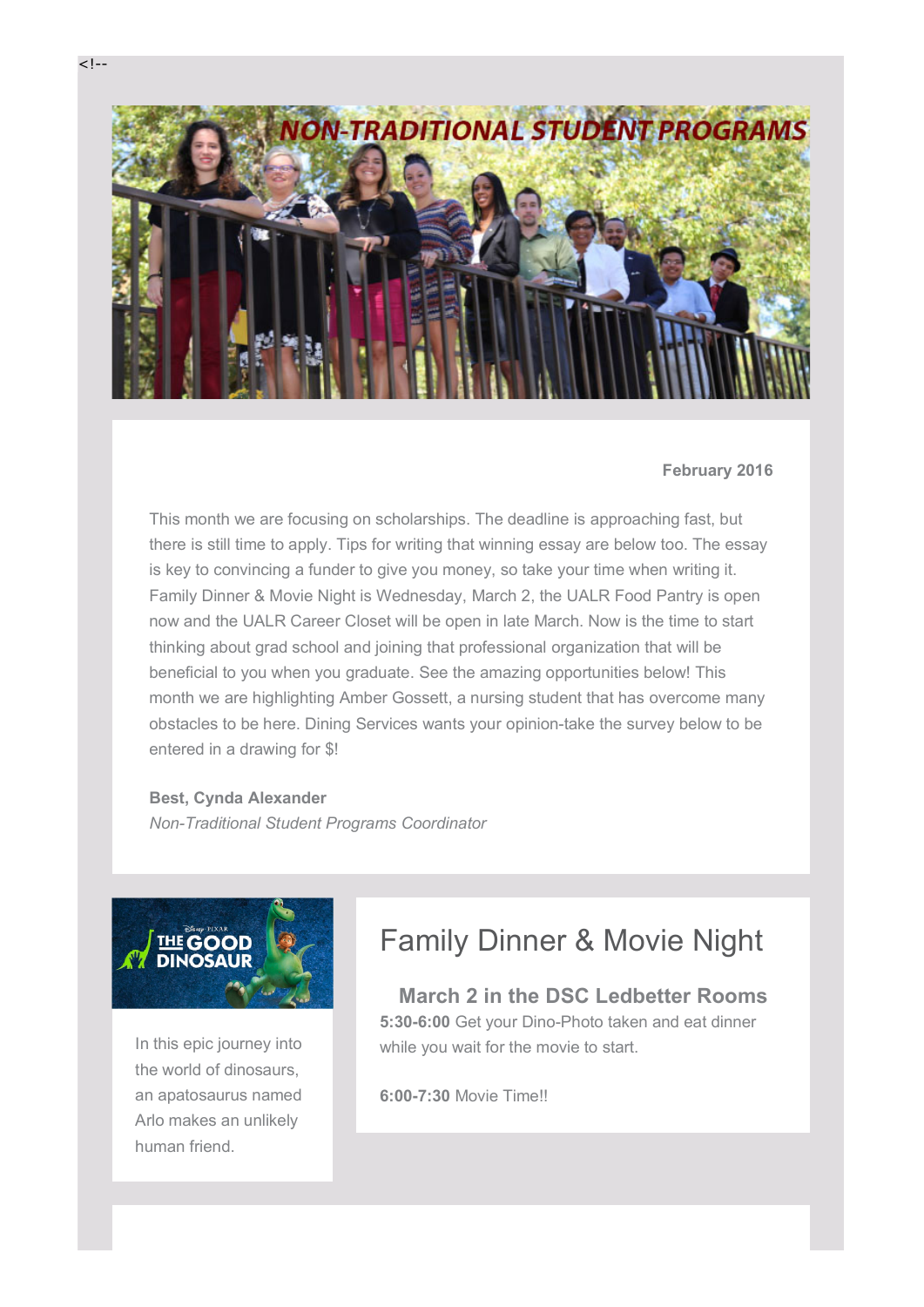

See an egg, pick it up and you might just have good luck! Be on the lookout for a dinosaur egg on Monday, Feb 29 & Tuesday, March 1 for your chance to win \$. All eggs contain a dinosaur and candy, but four eggs will have a Trojan Head. If you find one of the eggs with a Trojan Head, come to the Office of Campus Life to redeem your gift card!

## Over 200 eggs will be hidden ALL OVER campus!! **Campus-Wide Events**

- $\circ$ **UALR Trojan Food Pantry**, Thursdays, 11am-2pm. Participants will receive a three-day supply of food when they visit. Food requests may be made in person or **completed online** for pickup at the pantry.
- $\circ$ **Financial Aid Application Deadline**, Mar. 1. UALR Private Scholarship, UALR Alumni Scholarship, and FAFSA (Federal and State) financial aid applications for the 2016-2017 academic year must be submitted by this date!
- $\circ$ **Spring Break**, Mar. 21-25 No Classes-have fun!!!
- $\circlearrowright$ **Career Closet,** Mar. 23-Apr. 3, DSC Leadership Lounge, upper concourse. Professional development workshop attendees can select an outfit that will help you stand out for job interviews.
- $\circ$ **2016 UALR Research and Creative Works Expo**, Apr. 11th, 9am-4pm event, DSC, Ledbetter Hall. Undergraduates and graduates who have a current or last semester class assignment that might be an interesting presentation are encouraged to register for this event by March 30.

## **Thinking about Grad School**

Are you considering furthering your education by pursuing a graduate degree? Go

# **Did You Know ... (you really need to read this!)**

UALR undergraduate students may apply and be accepted to select graduate programs and begin working toward a graduate degree while completing the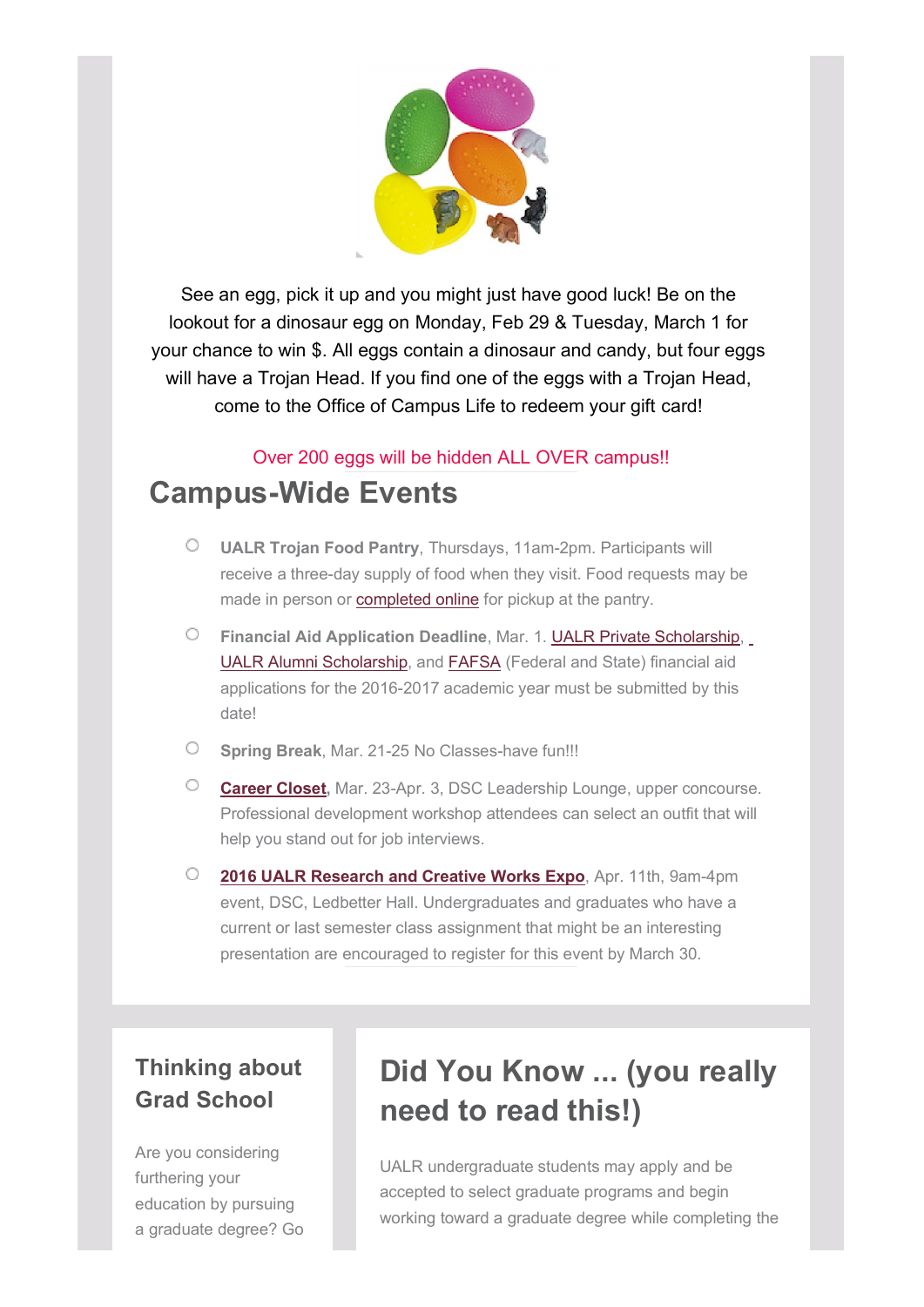to the Graduate School web page or your program's graduate coordinator for more information.

## **Free Microsoft Office 365 Software**

Students can download Office 365 for free on up to five personal devices (PCs, Macs, tablets and phones). Students will enjoy the latest versions of Microsoft Office applications on PCs or Macs with access to 1TB of secure cloud-based file storage and sharing.

## **The Power of Peer Mentoring**



Peer mentors draw from their own experience to offer encouragement and support to their mentees and provide a connection to our university.

> **Become a Mentor Request a Mentor Peer Mentoring Answers**

baccalaureate degree. This enables you to complete your graduate degree in a shorter amount of time than the traditional path.

Specific programs may have more rigorous admissions criteria. The student should contact the desired program to determine these requirements before applying.

## 4+1 Early Entry Program

Once accepted into a graduate program, students can take up to 12 hours of graduate coursework, which will count towards both the baccalaureate degree and the graduate degree.

### **Admissions Requirements**

Undergraduate students may apply and be accepted:

- $\bigcirc$ After completing 75 or more hours of undergraduate coursework with at least 90 hours of undergraduate coursework completed by the time the first graduate course is taken
- O Have at least a 3.2 overall GPA
- O Complete an application for and be accepted into the desired graduate program and the UALR Graduate School
- O Complete an Early-Entry Program form and have it approved by the graduate coordinator and the Graduate School, this form must be approved before the student begins graduate coursework

### **Program Restrictions**

### See UALR Graduate School web page for restrictions.

### Credit Reservation Program

UALR undergraduate students may take up to 6 hours of graduate-level courses and reserve the credit for their graduate degree. Unlike the 4+1 program, these graduate-level courses will not count toward both the baccalaureate and the graduate degrees. Instead, the student will choose to use the credit towards either one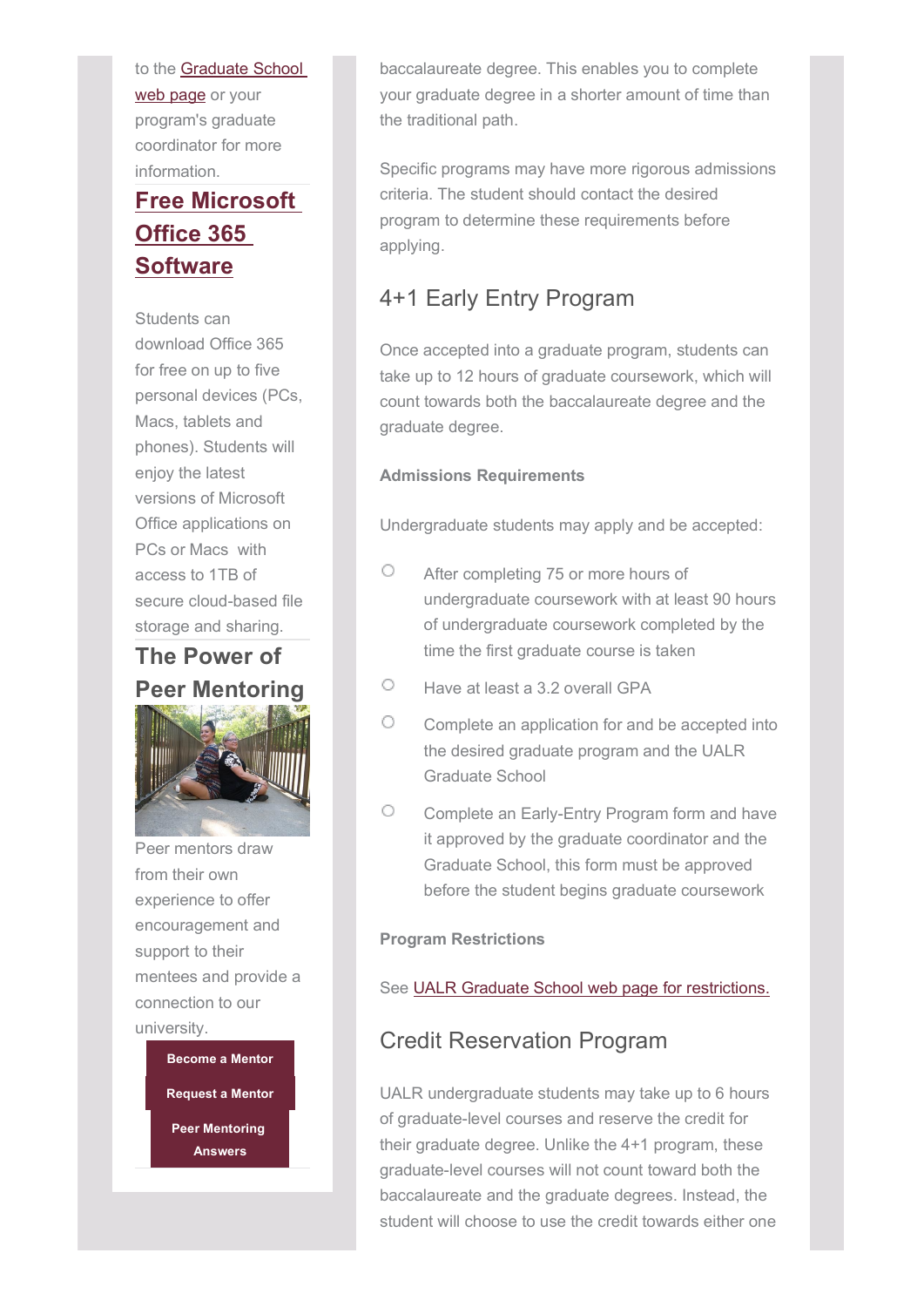degree or the other.

#### **Admission Requirements**

Undergraduate students who wish to take and reserve courses for graduate credit must:

- $\circ$ Be within 15 hours of completing graduation requirements
- $\circ$ Submit a form to the Graduate School prior to registration indicating which courses he or she intends to take, this form must be signed by the instructor of the course(s), the program's graduate coordinator, the department chair, and the Graduate School dean
- $\bigcirc$ Maintain a cumulative GPA of at least 3.0 in all coursework

For more information regarding these opportunities click here or talk to your department's graduate coordinator.

**Note:** As long as you are still working toward your bachelor's degree, undergraduate financial aid may be applied to graduate courses.

# **Writing a Winning Scholarship Essay**

*One of the most important parts of applying for a scholarship is having a winning essay--that essay that makes you stand out from all the other applicants.*

### Tips for Writing a Winning Essay

- $\circ$ Make sure your essay answers the topic.
- $\circ$  Think about what you are going to write and organize your thoughts into an outline before you write.
- $\circ$  Personalize your essay as much as possible.
- $O$  Be enthusiastic.
- Use clear, concise, and simple language.
- Use a hook to begin your essay! Use a quotation, poem, thought, amazing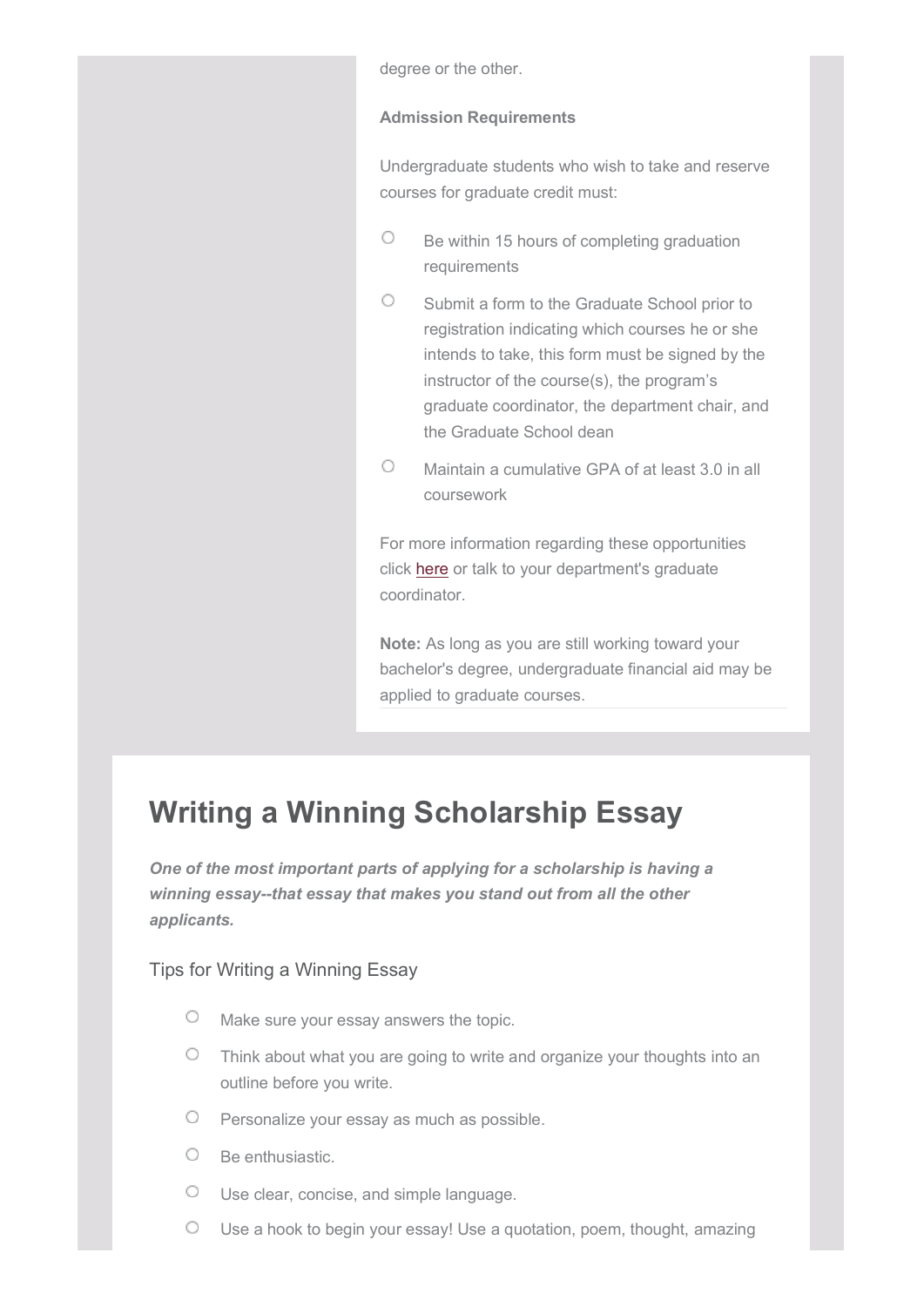fact, idea, question, or simple statement to draw you reader into your topic.

- Convey your sense of responsibility by your involvement in extracurricular activities or academic achievements.
- $\circ$ Show your potential for growth by showing how you have grown as a person from participation.
- $\circ$ State your accomplishments without coming across as if you are bragging.

### Cutting and Polishing

- $\circ$ Good writing is a recursive process that requires revision and careful editing.
- Try not to fall madly in love with your first draft. It is probably not very good.
- $\circ$ Set your draft aside if time permits. Read it later out loud with fresh ears and eyes.
- $\circ$ Get input from critical readers. "Looks good" is not actually helpful.
- O. Sweat over the editing. Worry about word choice and word economy (as well as grammar and spelling) once you are happy with the content overall.

# **More Information on Scholarships**

**Mar. 1 is the deadline** for applying for UALR scholarships and government fiinancial aid (FAFSA) for the 2016-17 academic year. Be sure to use the following links to find scholarships.

Academic Scholarship Application applies future UALR students for the entering freshman and transfer scholarships for fall 2016.

General Scholarships at UALR are available for current students who meet the criteria.

**Academic Department Scholarships**

- $\circ$ College of Arts, Letters, and Sciences
- $\circ$ College of Business
- $\circ$ College of Education and Health Professions
- O George W. Donaghey College of Engineering and Information Technology
- O College of Social Sciences and Communication
- O William H. Bowen School of Law

#### Single Parent Scholarship

UALR Alumni Association Scholarship Program is the cornerstone of the association.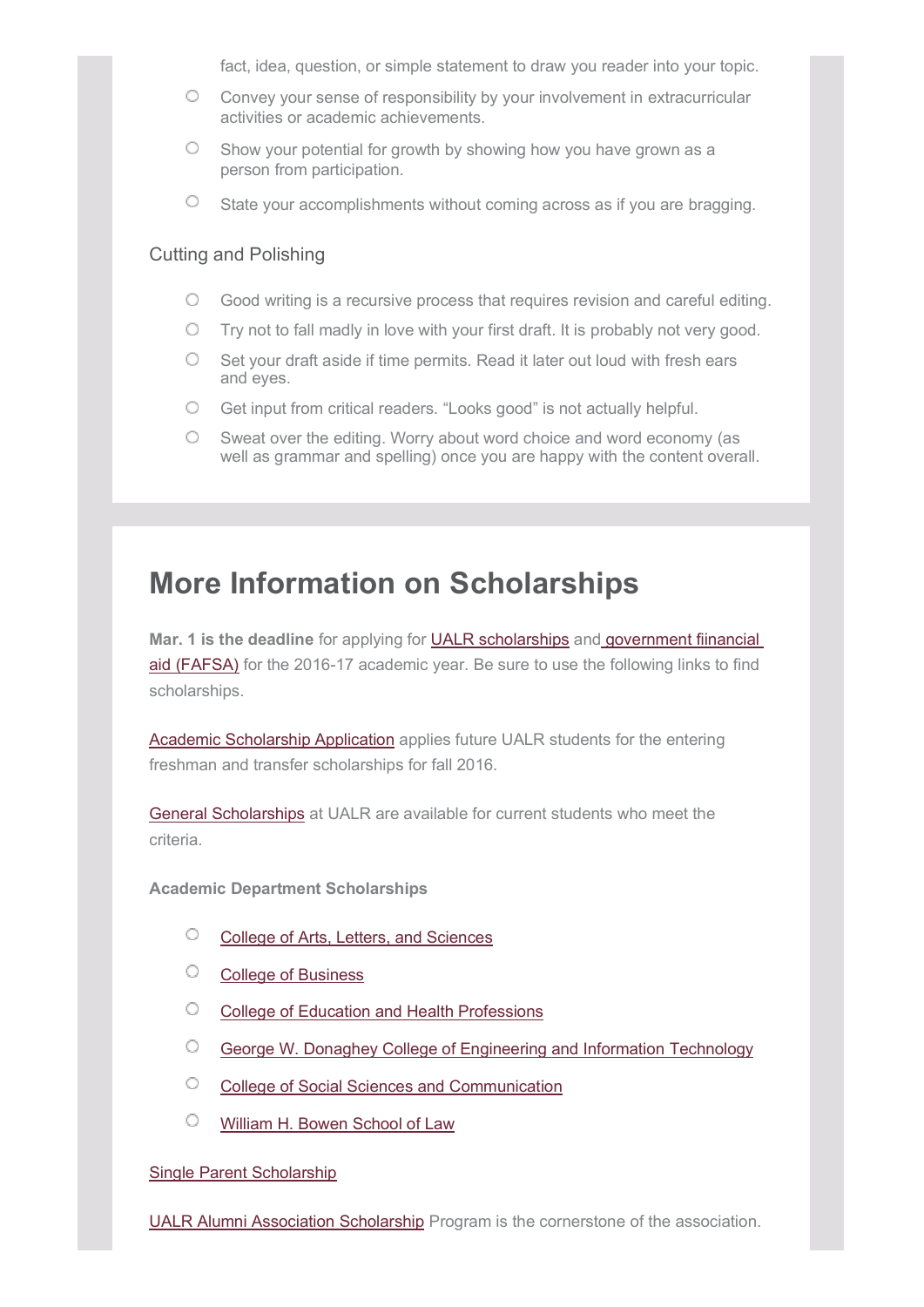The association and its members sponsor scholarships programs aimed at rewarding outstanding students.

**Athletics Scholarships**--For additional information or a scholarship application call 501.569.3306.

Arkansas Community Foundation Scholarships

Non-Traditional Student Scholarships

Scholarships for Diverse Students

Grad Scholarships

## **Highlighting Students: One Story at a Time**

"Don't give up, no matter what happens. Even when you get to the end of your rope, make more rope," says Amber Gossett. When Amber lost her job, she pulled out that stethoscope and dusted it and her dreams off to return to school. When she wears it, it is a reminder to her that, "for the first time in my life … I am in the right place and I'm where I'm supposed to be … following my dream." Read her story HERE!



# **Amber Gossett**

*Nursing Major and Spanish Minor*

*Class of 2017*



**Professional and Student Organizations**

Why is it important

**Professional organizations** are amazing resources for keeping current in your field, professional publications, education and service opportunities, scholarships, internships, jobs, & networking. Likewise, Student Professional Organizations can serve a lot of the same purposes, helping you get hired after you graduate.

The College of Business clubs include Beta Alpha Psi (Honors Society for Accounting, Finance, and Information Systems Majors), The Accounting Society,